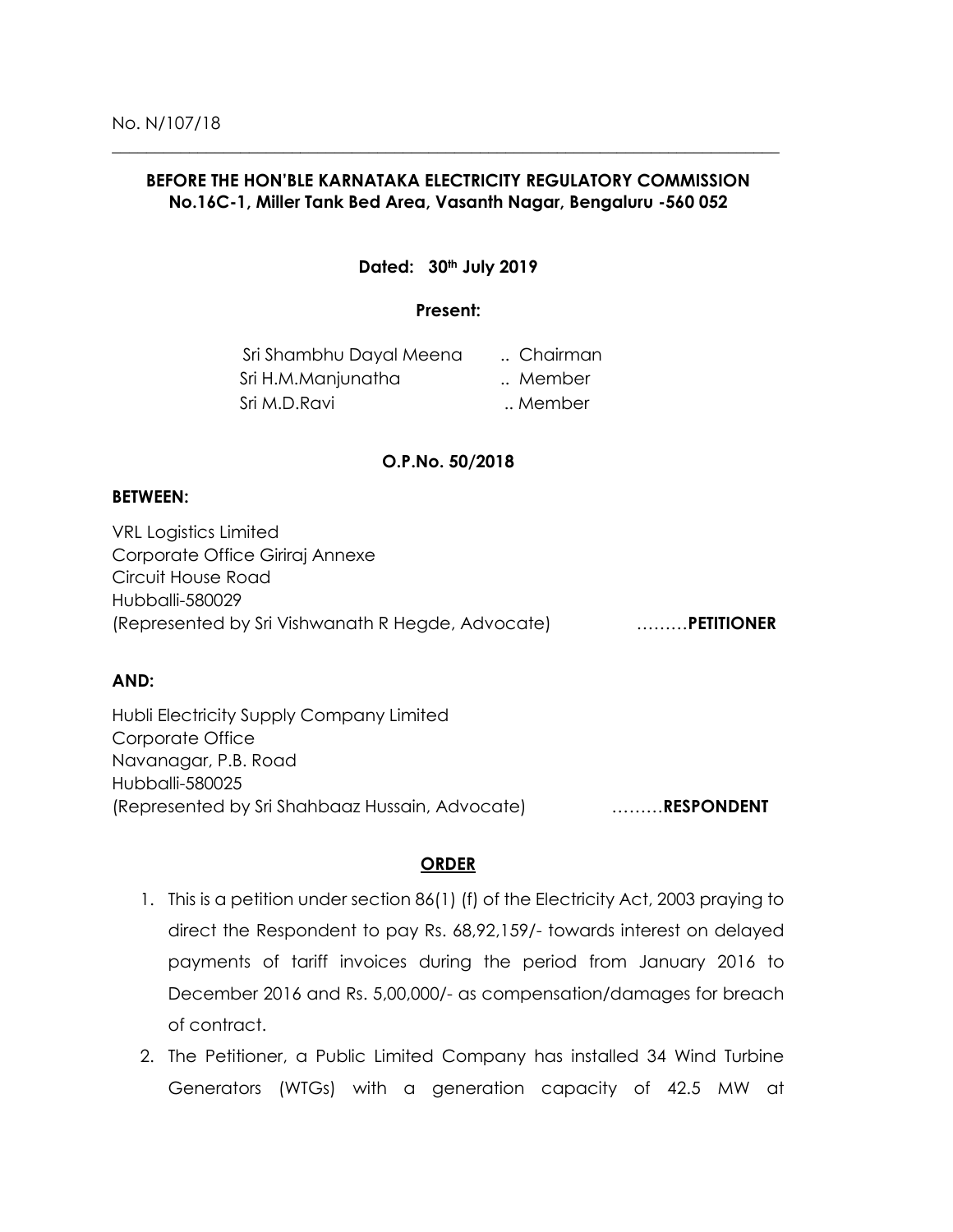Kappatgudda, Keluru Village in Mundaragi Taluk, Gadag district and has entered into six Power Purchase Agreements (PPAs) with the Respondent for sale of power.

**\_\_\_\_\_\_\_\_\_\_\_\_\_\_\_\_\_\_\_\_\_\_\_\_\_\_\_\_\_\_\_\_\_\_\_\_\_\_\_\_\_\_\_\_\_\_\_\_\_\_\_\_\_\_\_\_\_\_\_\_\_\_\_\_\_\_\_\_\_\_\_\_\_\_\_\_\_\_\_\_\_\_\_\_\_\_\_\_\_\_\_\_\_\_\_\_\_\_\_\_**

- 3. It is stated by the Petitioner that it had regularly raised monthly invoices for the delivered energy and during the period from January 2016 to December 2016, the Respondent defaulted by not making payment of the invoices within the 15 days' period specified in Article 6.2 of the PPA and consequently became liable to pay interest as per Article 6.3 of the PPA. Hence, the Petitioner, in its letter dated 21.08.2017 claimed Rs. 68,92,159/ towards interest on delayed payments for the delay in payment of invoices from January 2016 to December 2016. As no action was taken by the Respondent to pay the interest, filed this petition.
- 4. Upon issuance of Notice, the Respondent, appeared through its Counsel and filed the Statement of Objections stating that the payment of some of the invoices of the Petitioner were delayed due to shortage of funds but the same was unintentional. As the delay was beyond its control and inadvertent, the Respondent has stated that it is not liable to pay the compensation claimed by the petitioner for breach of the contract. However, the Respondent has admitted that interest will be paid, as per the terms of the PPA and that as per its statement of accounts, Rs. 64,54,914/ is payable towards interest.
- 5. During the hearing of the petition on 23.07.2019, the Counsel for petitioner filed a memo, which reads as follows:

*"The Petitioner in the above case submits that the Respondent has filed its statement of objections dated 25-04-2019 admitting its liability in a sum of Rs. 64,54,914/ to the Petitioner. The Petitioner is ready and willing to receive the said sum in full and final settlement of the claim of the petitioner in the above case. The petitioner prays that appropriate order may be passed directing*